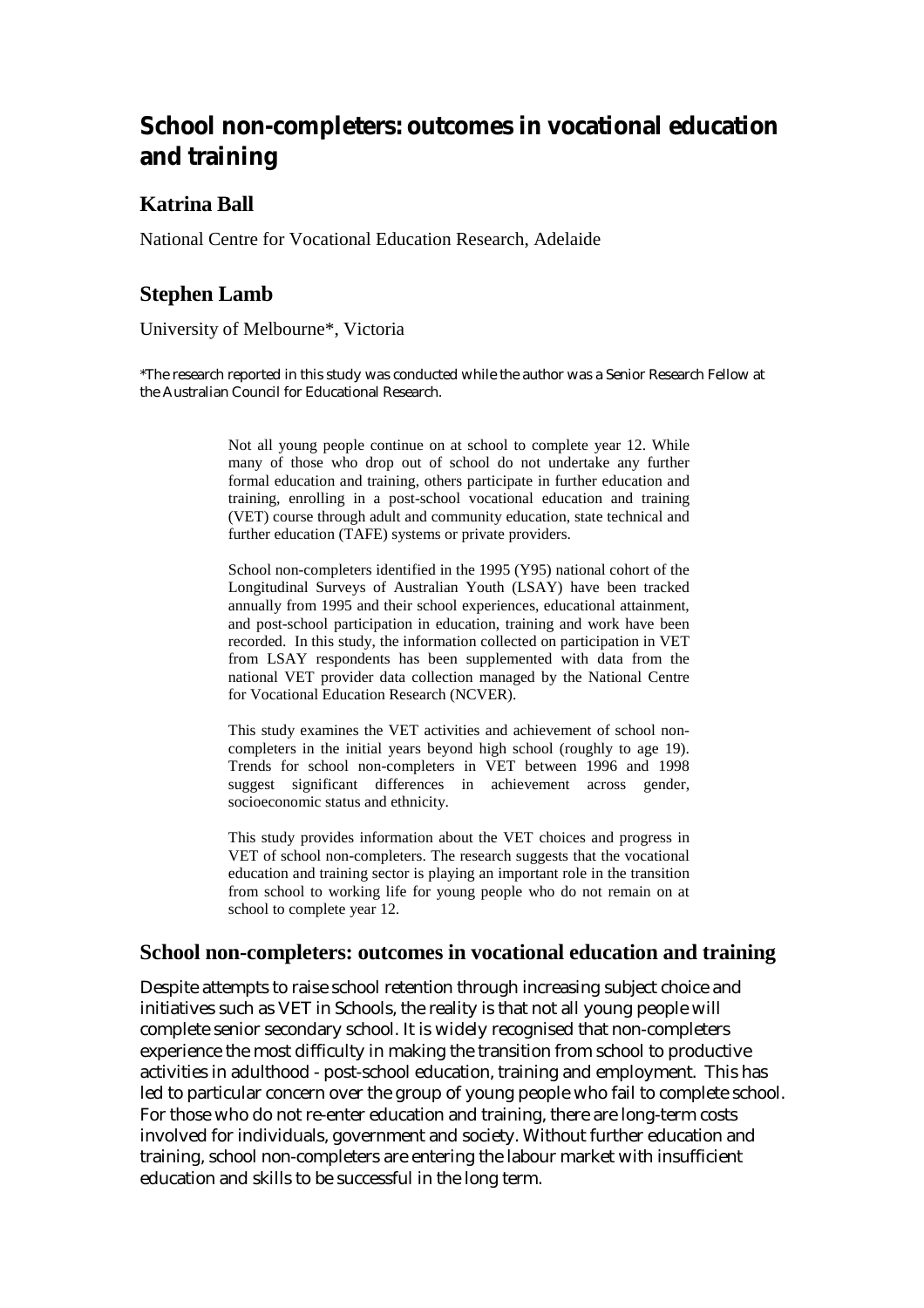A key response has been to strengthen the range of education and training options available to non-completers, particularly through the expansion of VET, and to increase the incentives to participate through changes to income support arrangements for those in education and training and for those out of work. But how many non-completers take part in further education and training? What VET modules and courses do they undertake? How well do they achieve?

This study highlights the range of courses being studied by school non-completers in the VET sector and the differences in achievement according to a range of demographic factors. Understanding the VET choices and achievement of noncompleters will help the development of a better understanding of the role that VET plays in providing post-school education and training for school non-completers.

#### **Who are non-completers?**

In the current study, the term 'non-completer' is used to refer to those who do not finish year 12, even if they have continued beyond the 'compulsory' years. Other research suggests that students do not complete school for a variety of reasons. There is a group of students for whom continuing on at school has the potential to be counterproductive if it changes neutral feelings about learning into negative ones (Dwyer 1996).

These varied school non-completers will leave school at different times up to the end of year 12. They will have a variety of educational backgrounds and therefore diverse further education and training needs.

# **Data and method**

The analyses are based on the non-completers identified in the 1995 (Y95) cohort of the Longitudinal Surveys of Australian Youth (LSAY). This data set has tracked a national cohort of year 9 students annually from 1995 and has mapped school experiences, educational attainment and post-school participation in education, training and work. The information collected from the annual Y95 follow-up survey has been matched with data from the 1996, 1997 and 1998 national VET provider data collections to develop a detailed profile of the vocational education and training experiences of non-completers. LSAY provides information on broad measures of participation in VET. The national VET provider data collections contain more detailed information on qualification, field of study, courses, module enrolments and module achievement. Together the two data sets provide extensive information on the VET experiences of non-completers from the Y95 cohort. The research results are reported in full in Ball and Lamb (forthcoming).

# **Results**

## **Who participates in VET?**

Details on VET participation by school non-completers are presented in Table 1. During the period they would otherwise have been at school, roughly two out of every five non-completers participated in alternative forms of education and training. Two-thirds of the VET participants were male because 42% of boys who did not complete school had participated in VET at some time before age 19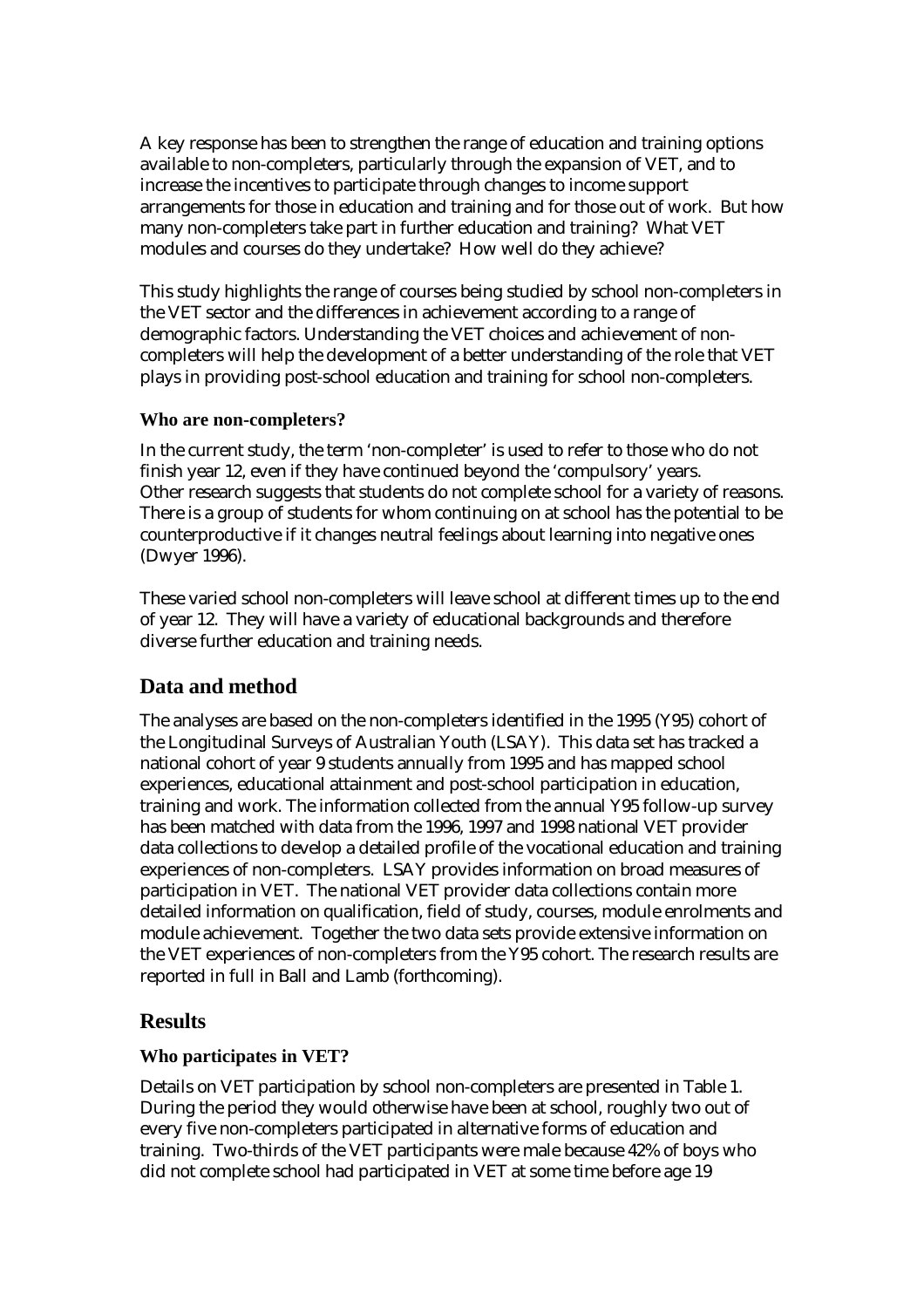compared with only 30% of girls. Therefore, while relatively more girls than boys remained on at school, more boys than girls participated in VET at this time.

There was only a slight tendency for higher school achievers among the noncompleters to participate in some form of VET. School achievement is based on literacy and numeric tests taken during year 9. Because of the differences in rates of non-completion, the lowest school achievers made up 37% of the non-completers who participated in VET compared to only 14% of high achievers.

School type was also related to participation in VET. The highest rate of participation from non-completers in VET was for those from Catholic schools. The rate - 44% was 8 points higher than for those from government schools and 13 points higher than for young people from independent non-Catholic schools. This means that much higher percentages of young people in Catholic schools are participating in some form of further education or training during the post-compulsory years.

Young people from a non English-speaking background are more likely to complete school than those from an English-speaking background. Teenagers who did not complete school were more likely to enrol in a VET course if they had parents born in Australia rather than in another English-speaking country or in a non Englishspeaking country. Some 39% of all non-completers with Australian-born parents enrolled in a VET course. In comparison, 35% of non-completers with parents born in non English-speaking backgrounds and 30% of non-completers with parents born in other English-speaking countries entered a VET course.

Proportionately fewer non-completers from Indigenous backgrounds enrolled in a VET course compared to other Australians. About 28% of Indigenous noncompleters enrolled in a VET course compared to 38% of non-Indigenous noncompleters.

|                          |                                         | Row percentages        |       | Column percentages               |                               |       |  |
|--------------------------|-----------------------------------------|------------------------|-------|----------------------------------|-------------------------------|-------|--|
| Characteristic           | Did not<br>participate in<br><b>VET</b> | Participated<br>in VET | Total | Did not<br>participate<br>in VET | Participated in<br><b>VET</b> | Total |  |
| Gender                   |                                         |                        |       |                                  |                               |       |  |
| Males                    | 58                                      | 42                     | 100   | 54                               | 66                            | 58    |  |
| Females                  | 70                                      | 30                     | 100   | 46                               | 34                            | 42    |  |
| Early school achievement |                                         |                        |       |                                  |                               |       |  |
| Lowest                   | 64                                      | 36                     | 100   | 39                               | 37                            | 38    |  |
| Lower middle             | 63                                      | 37                     | 100   | 30                               | 30                            | 30    |  |
| Upper middle             | 62                                      | 39                     | 100   | 18                               | 19                            | 18    |  |
| Highest                  | 61                                      | 39                     | 100   | 13                               | 14                            | 13    |  |
| School type              |                                         |                        |       |                                  |                               |       |  |
| Government               | 64                                      | 36                     | 100   | 88                               | 86                            | 87    |  |
| Catholic                 | 56                                      | 44                     | 100   | 9                                | 12                            | 10    |  |
| Independent non-Catholic | 69                                      | 31                     | 100   | 3                                | $\overline{c}$                | 3     |  |
| Ethnicity <sup>+++</sup> |                                         |                        |       |                                  |                               |       |  |
| Australian-born          | 61                                      | 39                     | 100   | 84                               | 88                            | 85    |  |
| Other-English            | 70                                      | 30                     | 100   | 9                                | 6                             | 8     |  |

**Table 1**: Participation in VET of non-completers, by selected background characteristics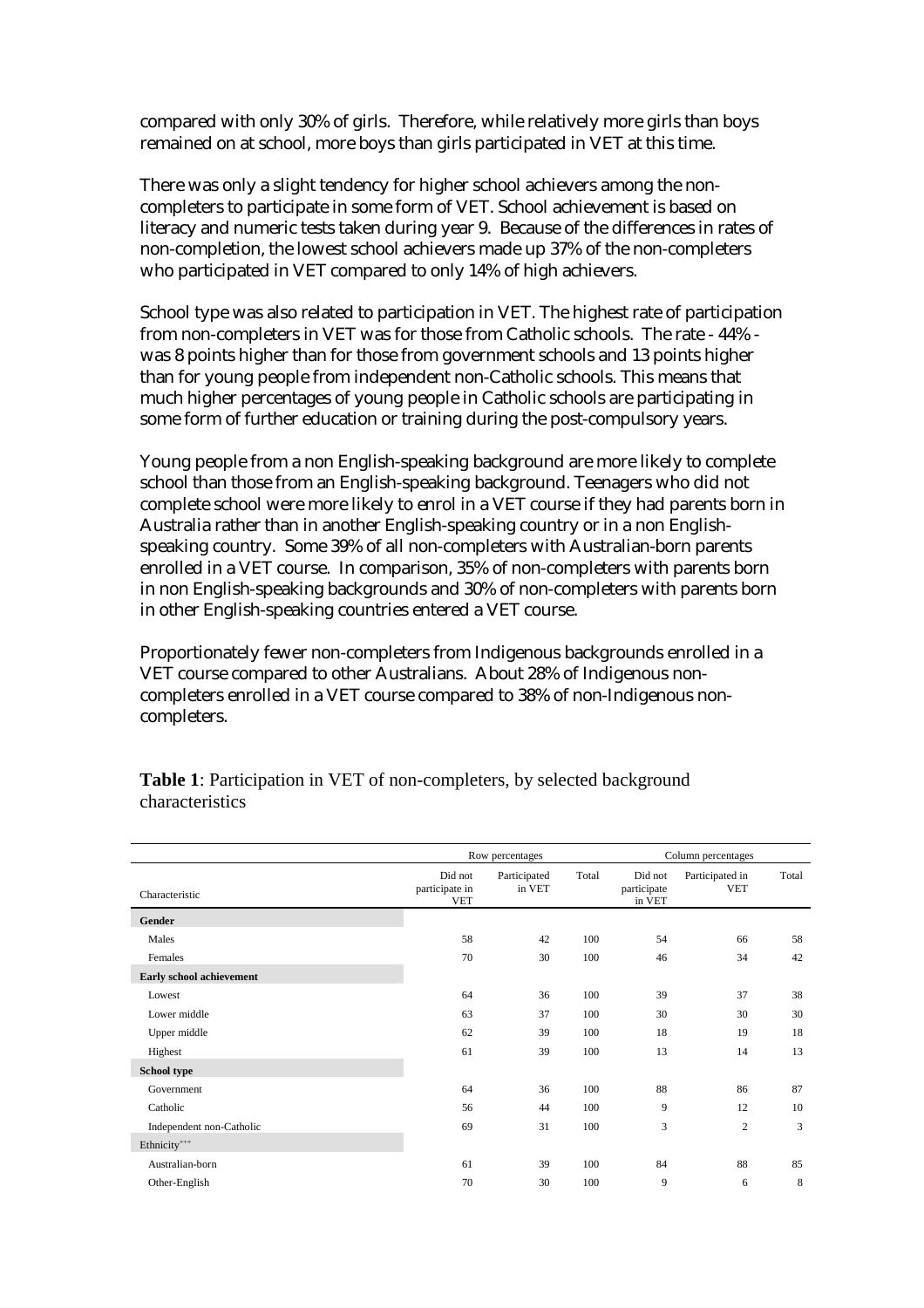| Non English-speaking                      | 65 | 35 | 100 | $\tau$ | 6              | $\tau$         |
|-------------------------------------------|----|----|-----|--------|----------------|----------------|
| Indigenous status                         |    |    |     |        |                |                |
| Indigenous                                | 72 | 28 | 100 | 6      | $\overline{4}$ | 5              |
| Non-Indigenous                            | 62 | 38 | 100 | 94     | 96             | 95             |
| Geographic location                       |    |    |     |        |                |                |
| Urban                                     | 65 | 35 | 100 | 43     | 39             | 42             |
| Regional                                  | 65 | 35 | 100 | 32     | 29             | 31             |
| Rural or remote                           | 56 | 44 | 100 | 24     | 32             | 27             |
| Socioeconomic status                      |    |    |     |        |                |                |
| Lowest                                    | 65 | 35 | 100 | 36     | 31             | 34             |
| Lower middle                              | 62 | 38 | 100 | 30     | 30             | 30             |
| Upper middle                              | 60 | 40 | 100 | 19     | 21             | 20             |
| Highest                                   | 57 | 43 | 100 | 15     | 19             | 16             |
| Parents' education                        |    |    |     |        |                |                |
| Lowest (did not complete school)          | 69 | 31 | 100 | 3      | $\overline{2}$ | $\mathfrak{Z}$ |
| Lower middle (school certificate)         | 64 | 36 | 100 | 45     | 42             | 44             |
| Upper middle (post-school qual)           | 58 | 42 | 100 | 32     | 39             | 34             |
| Highest (university degree)               | 66 | 34 | 100 | 21     | 17             | 19             |
| Median household income*                  |    |    |     |        |                |                |
| \$399.50                                  | 58 | 42 | 100 | 23     | 27             | 25             |
| \$599.50                                  | 62 | 38 | 100 | 43     | 42             | 43             |
| \$849.50                                  | 66 | 34 | 100 | 31     | 26             | 29             |
| \$1249.50                                 | 48 | 52 | 100 | 3      | 5              | $\overline{4}$ |
| Proximity to a TAFE institute             |    |    |     |        |                |                |
| Less than 2 kms                           | 67 | 33 | 100 | 36     | 29             | 34             |
| Between 2 and 10 kms                      | 59 | 41 | 100 | 45     | 50             | 47             |
| Over 10 kms                               | 59 | 41 | 100 | 18     | 21             | 19             |
| Unemployment rate of residential locality |    |    |     |        |                |                |
| Less than 6 %                             | 58 | 42 | 100 | 17     | 20             | 18             |
| Between 6 and 10 %                        | 63 | 37 | 100 | 46     | 44             | 45             |
| Between 10 and 14 %                       | 58 | 42 | 100 | 20     | 23             | 21             |
| Over 14 %                                 | 66 | 33 | 100 | 17     | 13             | 16             |
| Total (Sample size)                       |    |    |     | 1302   | 765            | 2067           |
| (%)                                       |    |    |     | 63     | 37             | 100            |

Living in a rural area is not an impediment to participation in VET. While rural students may complete school less often than their urban counterparts, they more often enrol in VET. The rate of participation in VET among rural and remote noncompleters was 44%, compared to 35% for those in regional and urban centres.

Variations in VET participation were also linked to social background and locality. Non-completers from high socioeconomic backgrounds were more often VET participants. Despite much lower rates of non-completion, those from high socioeconomic backgrounds more often entered some form of further education and training in the initial post-school years. Non-completers from areas of high unemployment (over 15%) were less likely to participate in vocational education and training than their counterparts.

#### **What courses are studied?**

The majority of non-completers were enrolled in trade-related courses. About 12% were doing a preparatory trade course, while 31% were enrolled in a full trade course. A further 24% were enrolled in non-trade certificate courses, with one-third of this group in preparatory or qualifying certificate courses.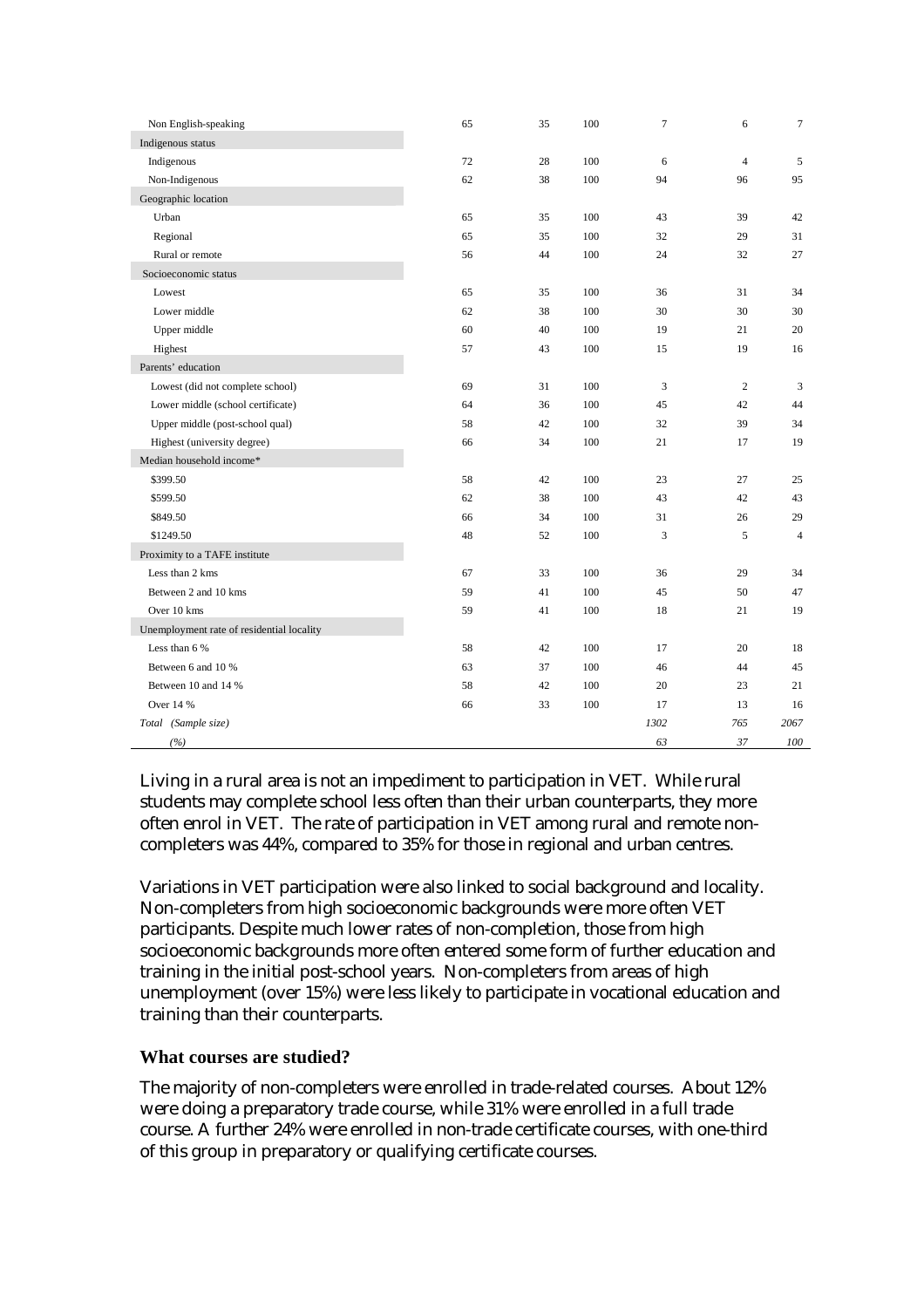There were gender differences in the course enrolments. About 57% of boys enrolled in a trade-related course, usually at AQF level III, compared to 18% of girls. Girls were more likely to enrol in courses which teach other skills, usually at Certificate II level. About 42% of girls had enrolled in either a preparatory course which grants partial exemption to non-trade skills courses or in a recognised complete course teaching non-trade skills. The equivalent rate for boys was 15%.

About one in ten girls and boys enrolled in courses that teach either 'basic education and employment skills' or 'education preparation'. Boys tended to favour the courses providing basic education and employment skills while girls favoured the courses in education preparation.

There are differences in the courses that boys and girls enrol in depending upon whether they leave school before, or after, the start of year 11. About half of all boys who left school in year 10 or below enrolled in a complete trade course compared with a third of those who left school in year 11. Boys were more likely to enrol in a 'complete non-trade skills' course if they left school in year 11. Girls who left school in year 10 or below were more likely to enrol in 'education preparation' courses compared to girls who started senior secondary school.

There are notable differences in the field of study for girls and boys. The most popular choice of fields of study for boys were 'engineering and surveying', followed by 'architecture and building' and 'services, hospitality and transportation'. This contrasted with girls who enrolled primarily in 'services, hospitality or transportation' and 'business, administration and economics' courses.

#### **Influences on course choice**

Over half of the students who were high achievers at school and left school in year 10 or below were enrolled in 'complete trades courses', compared with only a quarter of students who had lower levels of school achievement. A further 20% of high achievers were enrolled in 'complete other skills courses'. There were no marked differences in the courses studied by teenagers who left school in year 11 by school achievement.

Proportionately more students from disadvantaged backgrounds studied 'basic education and employment skills' courses compared with students from families with a higher socioeconomic status.

Proportionately more students who were from a non English-speaking background studied 'courses which grant partial exemption to recognised trade courses' than students who were born in English-speaking countries. Proportionately fewer students from a non English-speaking background studied 'complete other skills courses' compared with students from an English–speaking background.

Almost two in five non-completers in VET living in urban areas were studying 'complete trades courses'. Less than a third of students living in regional or rural and remote localities were enrolled in these courses. A higher proportion of students who live in rural and remote localities were enrolled in 'initial vocational courses' or 'other complete skills courses' compared with students from regional or urban areas.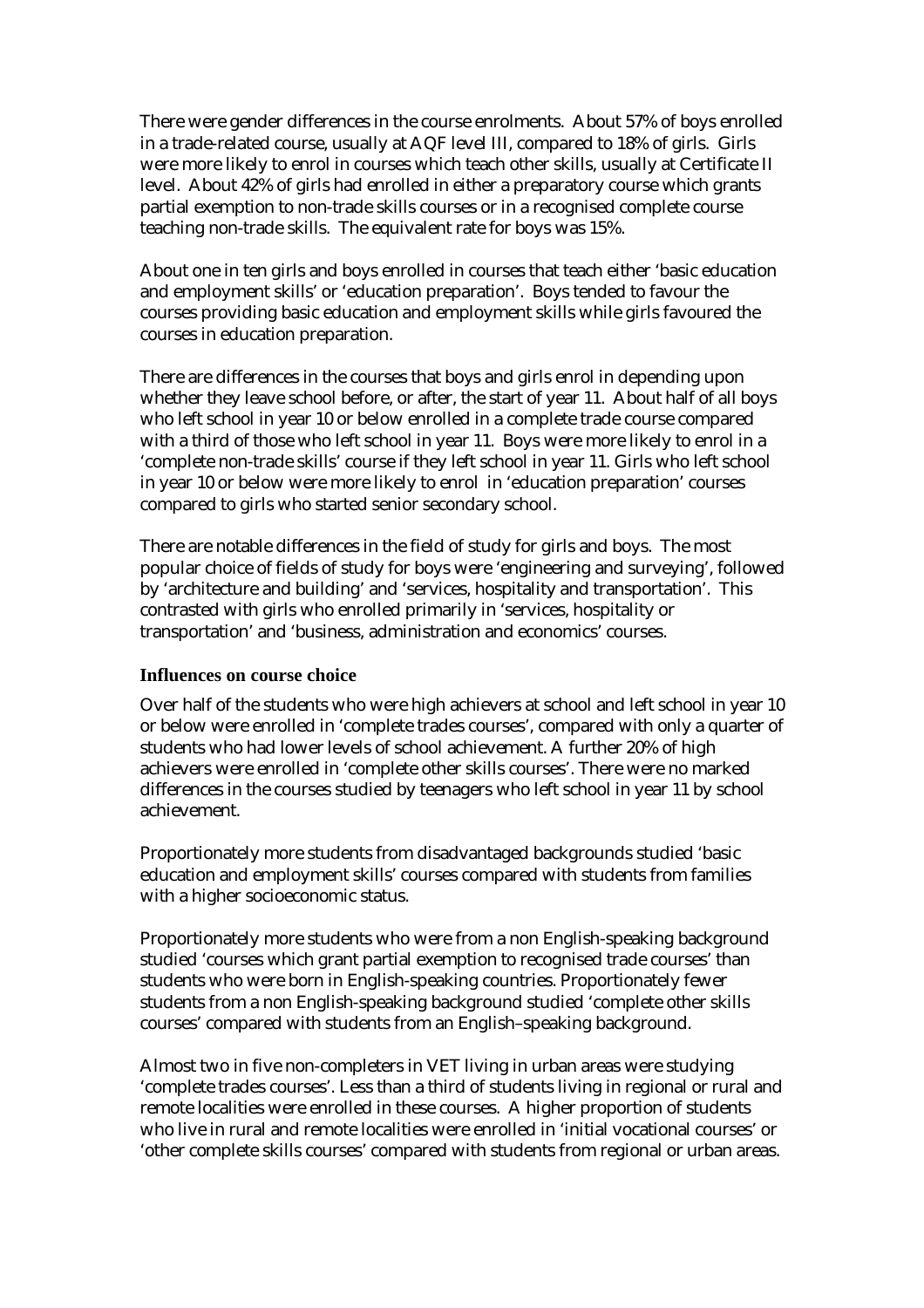#### **Achievement in VET modules**

The unit of analysis for analysing VET achievement is the module, or subject, rather than the individual. The information was compiled on each module studied by a non-completer in the sample, rather than on the average outcome achieved by each student. This means that it is possible to provide estimates of the numbers and types of modules non-completers were successful in, but not the numbers of noncompleters who were successful. The module outcomes identified in the national VET provider collection have been grouped into the categories of successful outcome, non-successful outcome and not yet completed.

- Successful outcome: pass and no assessment satisfactory completion of class hours
- Non-successful outcome: fail, withdrew (failed) and withdrew (without failure)
- Not yet completed: no assessment studies not yet completed, and result withheld.

#### *Overall rates of success and failure*

Not all non-completers are successful in their VET studies. A successful outcome was achieved in 59% of modules undertaken by non-completers, which were either passed (46%) or satisfactorily completed (13%). One in four modules (29%) did not result in a successful outcome. Approximately 17% of modules undertaken by noncompleters resulted in outright failure. A further 8% were withdrawn from but with participants being recorded as having failed, and 8% of modules were withdrawn from without a failure recorded. A further 12% of modules were not completed either because the result was withheld or the studies were continuing.

#### *Choice of course and module outcomes*

There were differences in module outcomes for non-completers depending upon the type of course studied in VET. With the exception of recreational or personal enrichment courses, the results show that a slightly higher percentage of modules in trade-related courses were successfully completed by non-completers compared with modules in other types of courses. Non-successful outcomes and withdrawal from modules in trade-related courses were also lower than for other courses. A relatively low proportion of enrolments in trade-related courses resulted in a withdrawal. Conversely, a relatively high proportion of module enrolments in courses related to 'other skills' resulted in a fail grade. A high proportion of enrolments in basic skills and education preparation courses resulted in a withdrawal with a failure recorded.

#### *Qualification category and module outcomes*

The degree of difficulty of a VET course influenced the module outcomes of noncompleters. Although relatively few non-completers enrolled in a diploma-level course, a high proportion of fail grades (29%) were recorded in modules at this level. Conversely, relatively high pass rates were recorded in module enrolments at AQF level III and IV or equivalent. These courses are likely to be apprenticeship courses. A high proportion of modules for courses leading to a statement of attainment resulted in a withdrawal with a fail grade recorded.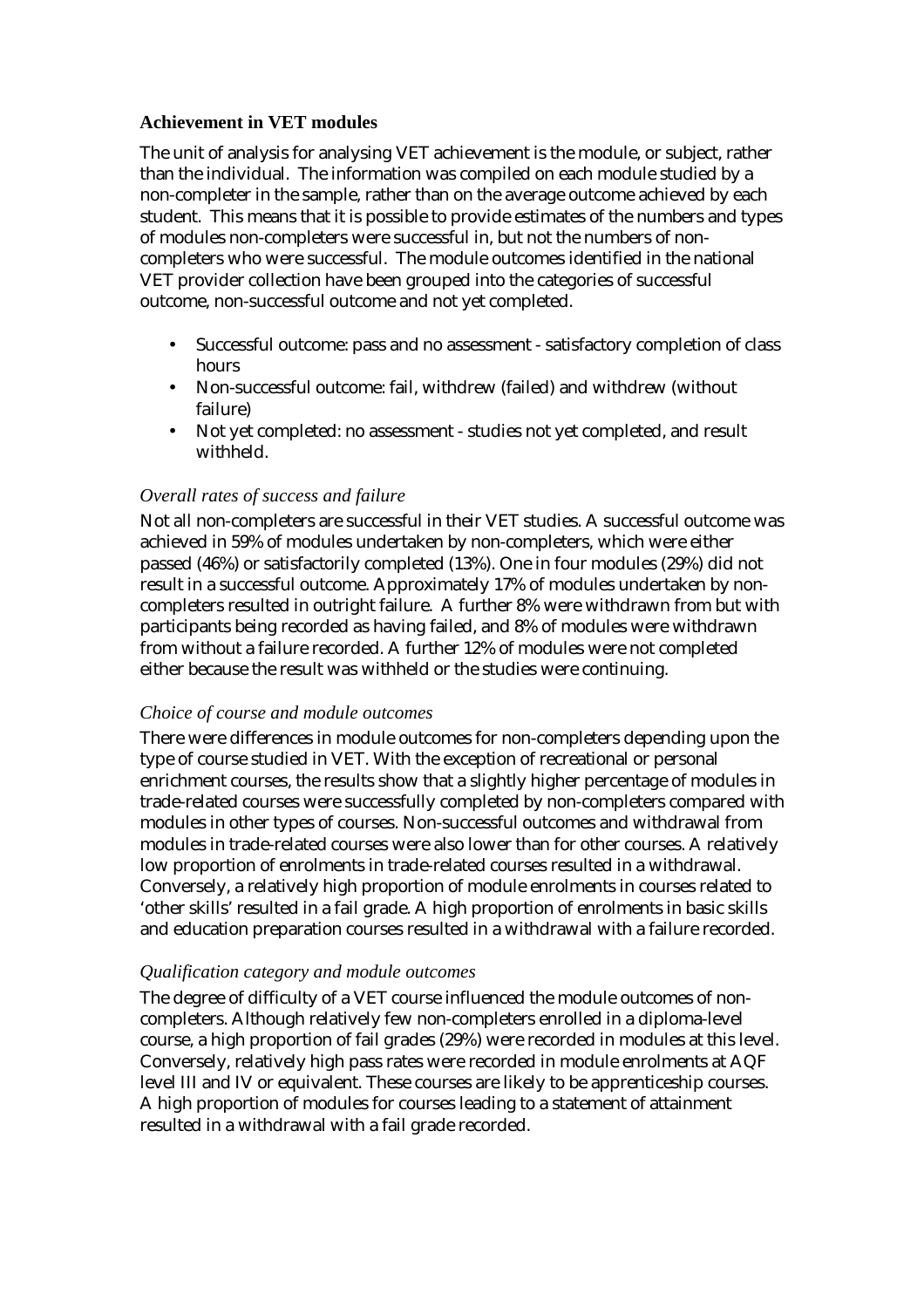The highest pass rate was achieved in modules studied in 'other certificate courses' (71%). These courses most often include short courses providing basic education skills training and initial vocational preparation.

#### *School attainment and module outcomes*

Despite differences in course choice, students who left school in year 10 or below and students who left in year 11 were equally likely to achieve a successful outcome or an unsuccessful outcome in a VET module. However, the distribution of course results differed depending upon whether students left school before or after commencing year 11.

#### *Gender*

Overall, male non-completers are more likely than female non-completers to achieve a successful outcome in a VET module. A successful outcome was recorded in 62% of modules studied by male non-completers compared with 57% of modules studied by females. Only 27% of modules studied by male non-completers resulted in a nonsuccessful outcome compared with 31% of modules studied by female noncompleters.

There are also differences between female and male non-completers in the propensity to withdraw from a vocational education and training course. Females withdrew from a higher percentage of modules than males. Irrespective of whether or not a 'fail' grade was recorded, females were more likely than males to withdraw from their VET course.

#### *Early school achievement*

Irrespective of differences in the types of VET modules undertaken by noncompleters who were high achievers in school and those who were in the lowest quartile of achievers, the proportion of modules where a successful outcome was achieved were comparable (61%) and pass rates were rather similar (about 47%).

Although the proportion of non-completers who recorded a non-successful outcome was similar across the quartiles of school achievement, module failure was higher in the modules entered by low school achievers. About 17% of the modules entered by low achievers were failed. The rate for high modules undertaken by high achievers was 14%.

Withdrawal rates were higher in modules undertaken by high achievers.

#### *Socioeconomic status*

Although lower numbers of non-completers are from families of high socioeconomic status (SES), more of them, on average, tend to record a successful outcome or a pass in their VET studies. About 63% of modules were successfully completed of all modules studied by students from the highest quartile of SES compared to 59% for those in the lowest quartile of SES, who make up the largest group of noncompleters.

More striking is the difference in non-successful outcomes and failure rates. About 30% of non-completers from a low SES background recorded a non-successful outcome and non-completers from low SES backgrounds were much more likely to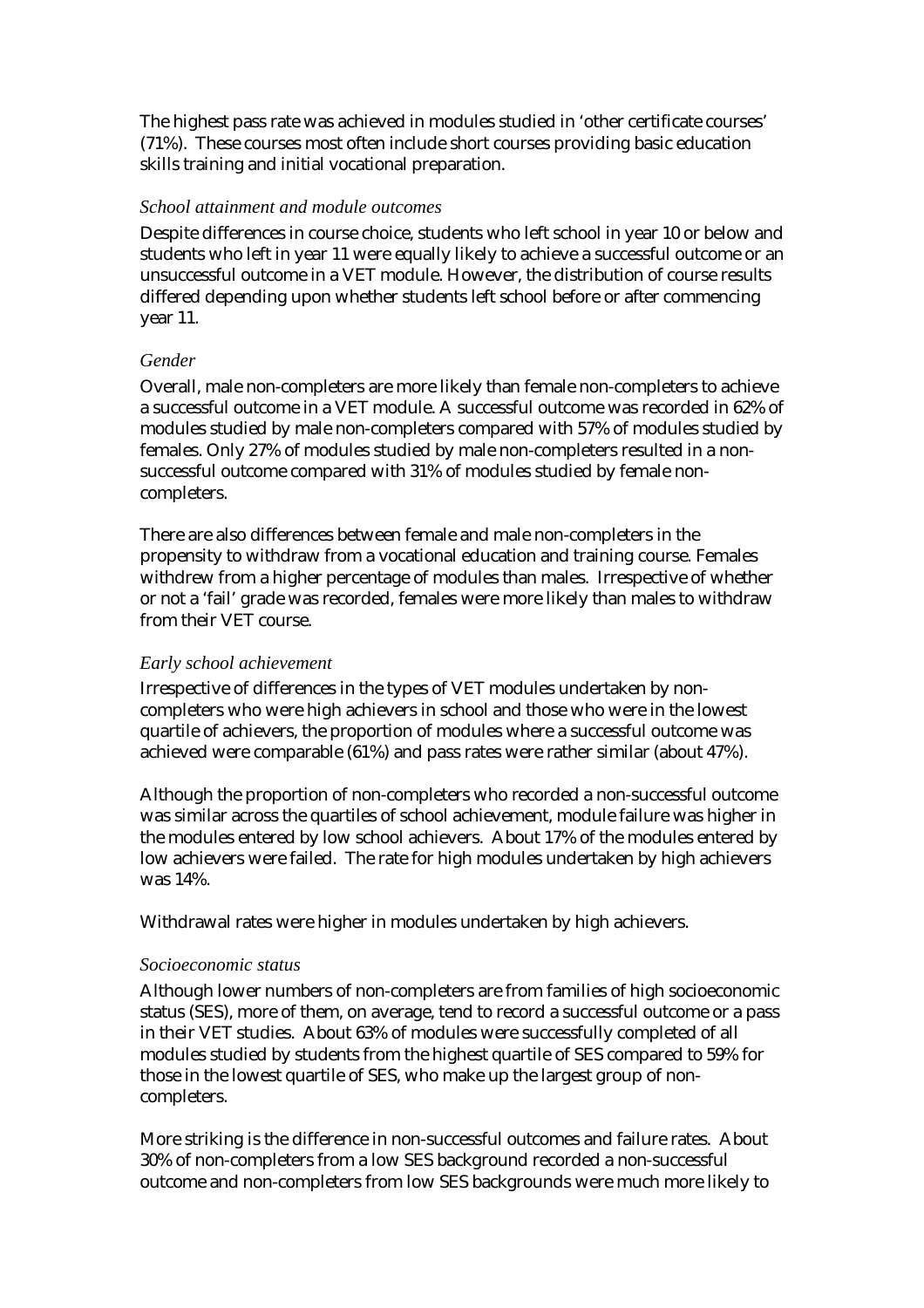fail outright - 19% of modules were failed compared to 13% of modules undertaken by non-completers from high SES families.

Social background exerts an influence in terms of rates of non-completion and rates of participation in VET, and also in terms of the likelihood of achieving a successful outcome or a non-successful outcome for those undertaking VET modules.

## *Parents' country of birth*

There was a notable difference in the proportion of non-completers who did not achieve a successful outcome from a non English-speaking background compared to other non-completers. Rates of non-successful outcomes were higher and rates of successful outcomes lower in modules undertaken by non-completers with parents from non English-speaking countries compared with students from other backgrounds. Approximately 57% of modules undertaken by non-completers from non English-speaking backgrounds were successfully completed, compared to 60% of those undertaken by other non-completers.

Module failure and withdrawal rates were higher in modules undertaken by noncompleters from non English-speaking backgrounds.

## *Urban or rural location*

There were minor differences in the rate of successful outcomes across different geographical regions. However, a higher proportion of non-completers from rural and remote localities recorded a non-successful outcome (31%) compared to other non-completers - 26% for non-completers from regional localities and 28% for those from urban areas. There was a higher rate of module failure for non-completers living in rural and remote locations than for those from urban areas - 18% of modules undertaken by non-completers in rural or remote locations; 17% in regional centres compared to 14% in urban areas.

# **Conclusions**

The results of this analysis suggest that VET is meeting the needs of the group of non-completers who are in trade-related apprenticeships or other AQF certificate level III courses. This group of non-completers are achieving successful outcomes in the VET modules they are studying. Of concern are the groups of non-completers who were low achievers at school or are from low SES backgrounds, who are not succeeding in VET. In addition, high proportions of non-completers from these groups are not participating in VET.

These groups are the least likely to participate in VET, despite having the highest needs for education and training in order to make a successful transition to employment. For those who do engage in VET, they tend to enrol in the least demanding of courses and are the groups that are most likely to experience failure.

These results present a challenge to VET providers and practitioners as they imply that much more needs to be done to assist reluctant learners to participate and succeed in VET courses that will prepare them for the labour market. It is important that VET remains flexible and continues to provide diversity in the range of courses available to cater for the varied needs of school non-completers.